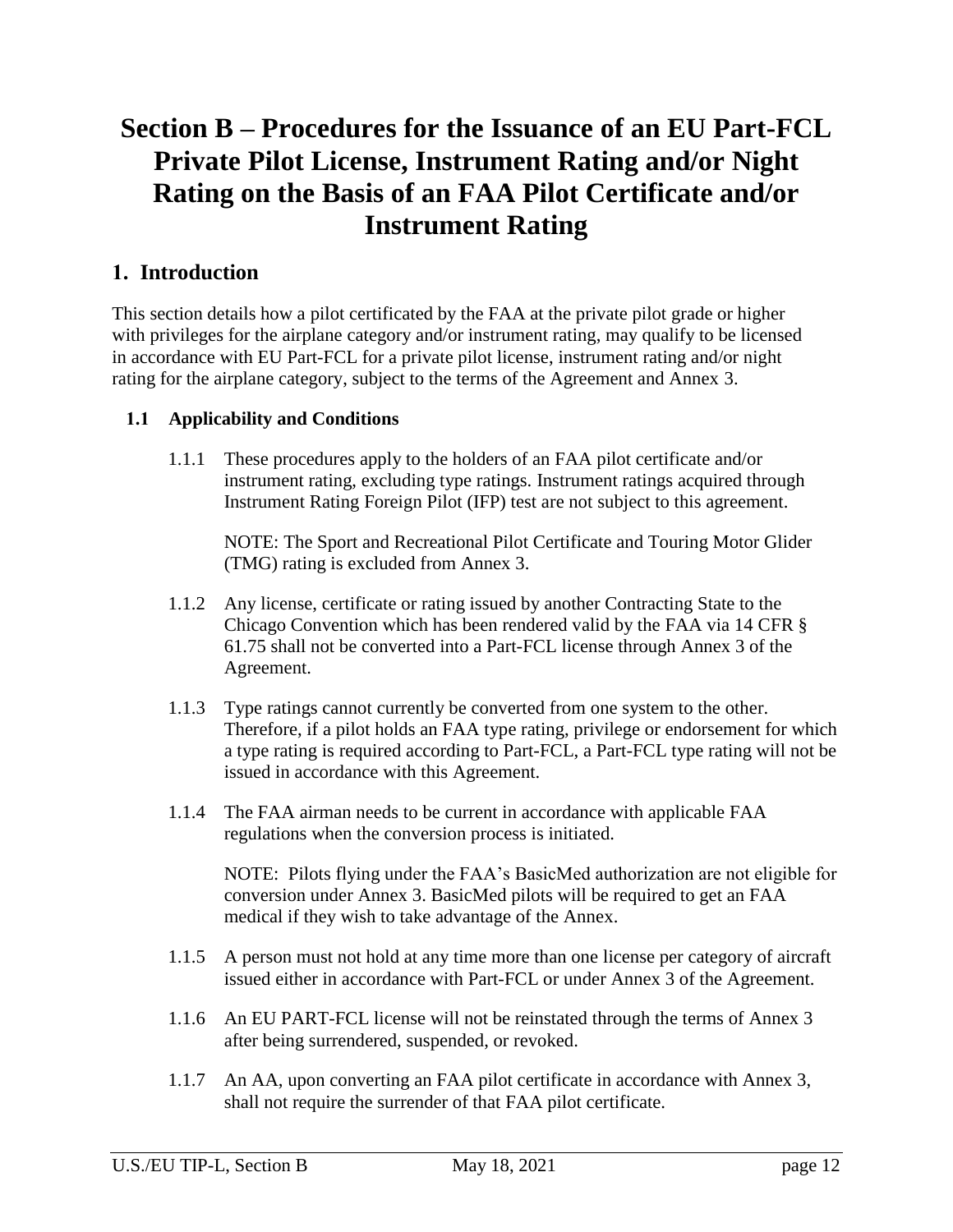- 1.1.8 In order to exercise the privileges of the EU Part-FCL pilot license or EU Part-FCL ratings, the pilot must meet the appropriate recency requirements according to the Commission Regulation (EU) No 1178/2011.
- 1.1.9 A pilot who is exercising the privileges of an FAA pilot certificate is required to meet the FAA currency requirements to exercise the privileges of his/her FAA pilot certificate.

### **1.2 Aviation Authority Responsibilities**

- 1.2.1 The AA shall issue, subject to the terms of Annex 3, a private pilot license in the single-engine piston (SEP) land airplanes and multi-engine piston (MEP) land airplanes, instrument rating and/or night rating on the basis of a valid FAA private pilot or higher-grade certificate and applicable ratings.
- 1.2.2 If the AA does not issue a license or rating to an eligible applicant who has demonstrated compliance with the applicable EU Special Conditions, the AA shall notify and provide the reasoning of the rejection to the applicant and EASA.

## **2. Initial Conversion Process**

#### **2.1 General Requirements**

- 2.1.1 The conversion process will require compliance with a variety of general and specific requirements. The general requirements are:
	- (a) In order to have a Part-FCL private pilot license PPL(A), associated class and night ratings, and/or a Part-FCL instrument rating issued on the basis of an FAA pilot certificate and/or instrument rating, the applicant must apply to an AA responsible for pilot licensing of any EU Member State.
	- (b) The application for a license or rating will be submitted in a form and manner established by the AA
	- (c) If the applicant already holds a Part-FCL license, he/she must submit the application to the AA, which initially issued the pilot license, except when the pilot has requested a change of competent authority and a transfer of his/her licensing and medical records to that authority.
- 2.1.2 License Confirmation
	- (a) Upon receiving an application from an FAA certificate holder, the AA shall request and receive a license confirmation from the FAA to ensure that the FAA certificate is authentic, valid, and that there is no certificate action, including the surrender, suspension, revocation or expiration of the certificate. It must also contain the details of the license, the issue dates of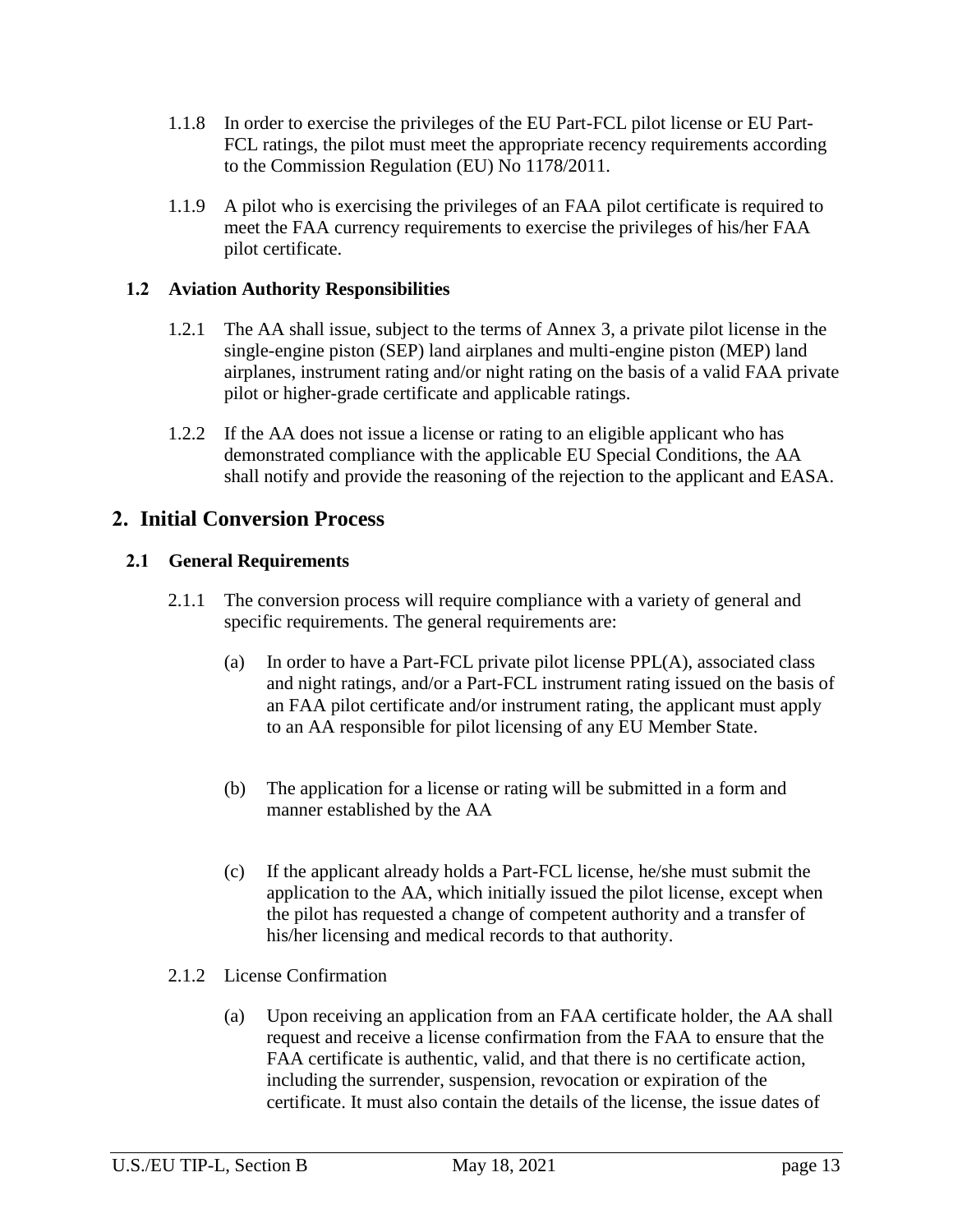the ratings, whether or not the license has been issued by another International Civil Aviation Organization (ICAO) contracting state, and the medical expiration and country of the medical. The request will be sent to Civil Aviation Registry (AFB-700). The FAA shall provide the verification to the AA.

- (b) The applicant must provide proof of the existing FAA certificate (or photocopy) to the AA issuing the license.
- 2.1.3 Eligibility for conversion under Annex 3
	- (a) The applicant must provide the application form and the pilot logbook(s).
	- (b) The pilots holding an FAA certificate that are already residing in an EU Member State before the applicability of Annex 3, shall prove their currency by self-declaration that is contained in the application form. The proof of residence before the applicability is determined on the basis of the applicable national regulations, as appropriate.
	- (c) All other pilots holding an FAA certificate with  $PPL(A)/IR(A)$  whose ratings where issued after the applicability of Annex 3 must prove their currency through means of the self-declaration and through the FAA issued verification letter. The AA shall deem the ratings current only in the following cases:
		- for the instrument and multi-engine ratings: if the initial FAA rating has been issued within the last 12 months.
		- for the single-engine rating: if the initial FAA rating has been issued within the last 24 months.

In this case, the FAA verification letter will include the initial rating issue dates for licenses and ratings issued after the applicability of Annex 3.

- (d) Airmen who do not satisfy the conditions defined in (b) or (c) above do not qualify for conversion under the terms of Annex 3.
- (e) An FAA pilot does not need to meet the currency requirements to carry passengers prior to initiating the application process (for example, 14 CFR  $§ 61.57(a)$  and (b) need not be met).
- (f) The applicant's FAA medical certificate must be current and a valid EU medical certificate is required.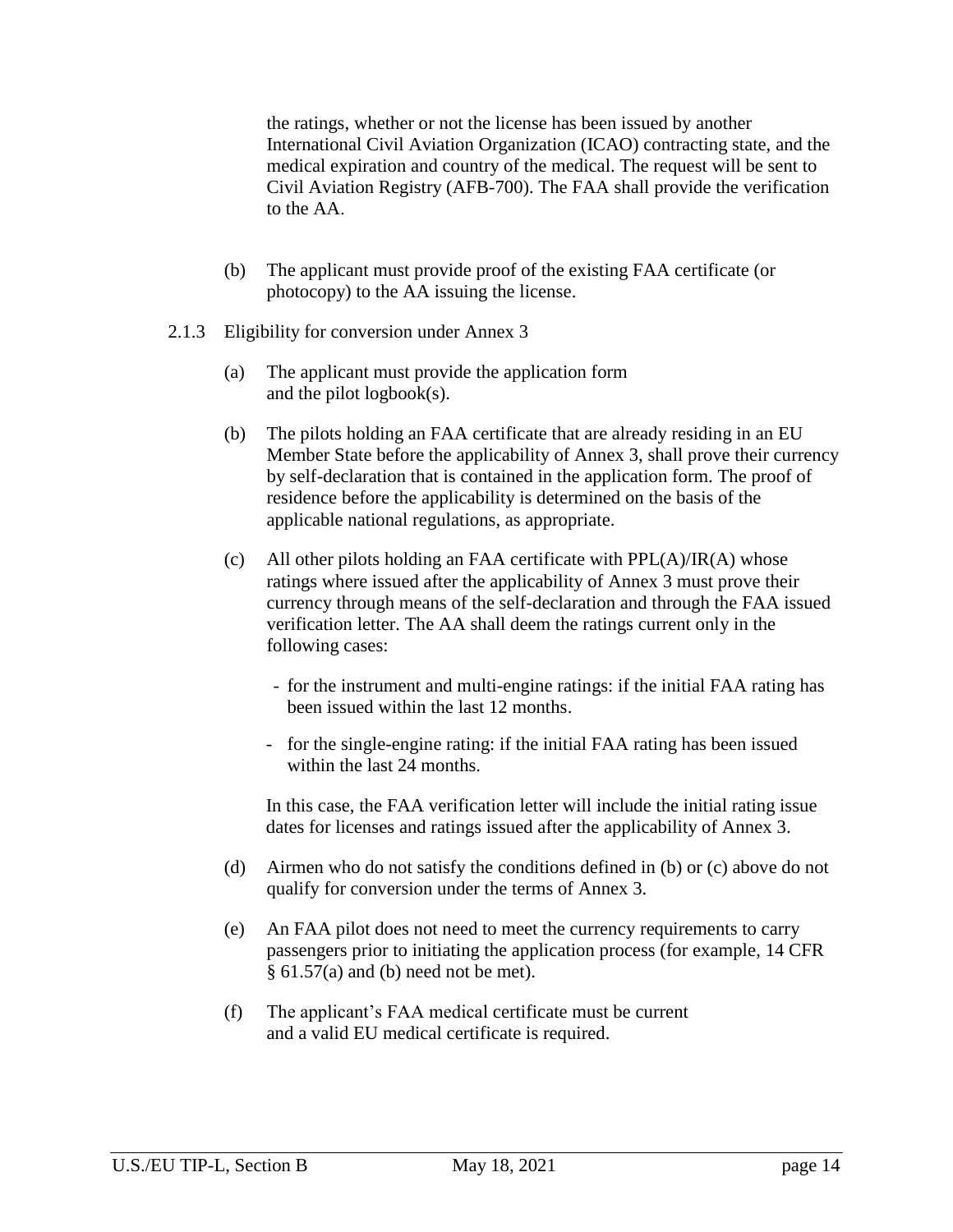- 2.1.4 Issue of the License and/or Rating and Record-Keeping
	- (a) Upon receiving an application for the issue of a license or rating and any supporting documentation, the AA shall verify whether the applicant meets the applicable requirements. When satisfied that the applicant meets the applicable requirements of Annex 3, the AA shall issue the Part-FCL license and/or rating.
	- (b) The AA shall include the records of the application and supporting documentation into its record-keeping system according to the recordkeeping requirements of Annex VI (Part-ARA) to Commission Regulation (EU) No 1178/2011.
- 2.1.5 Demonstration of the Theoretical Knowledge to an Examiner
	- (a) In the case when the applicant is demonstrating to the examiner before the skill test that he/she has acquired an adequate level of required theoretical knowledge, the examiner should follow the guidance provided by the AA and verify the logbook of the candidate.
	- (b) The demonstration should be completed before the flight and should cover all the subjects and learning objectives of the theoretical knowledge as detailed by the AA.
	- (c) After a successfully completed demonstration, the examiner will provide a written confirmation that the applicant has demonstrated an adequate level of required knowledge. This confirmation will be marked in the skill test form and logbook as established by the AA.
	- (d) If the demonstration reveals a lack in theoretical knowledge, the flight will not be conducted and the skill test is failed. This failed skill test shall be written in the candidate's logbook and the skill test report with the fail endorsed will be sent to the AA.
	- (e) If the applicant has failed to pass the demonstration of the theoretical knowledge after 2 attempts, he/she must undertake appropriate theoretical knowledge training at an ATO or DTO, as applicable, in accordance with Commission Regulation (EU) No 1178/2011. The extent and scope of the training needed will be determined by that training organization, based on the needs of the applicant. After the completion of such training, the level of theoretical knowledge will be completed by written examination under the responsibility of an AA.
- 2.1.6 Pilot Training (when additional training is required)
	- (a) When the applicant needs to complete training in order to fulfill the requirements in paragraphs [2.2.6](#page-6-0) and 2.3 below, the flight instruction will be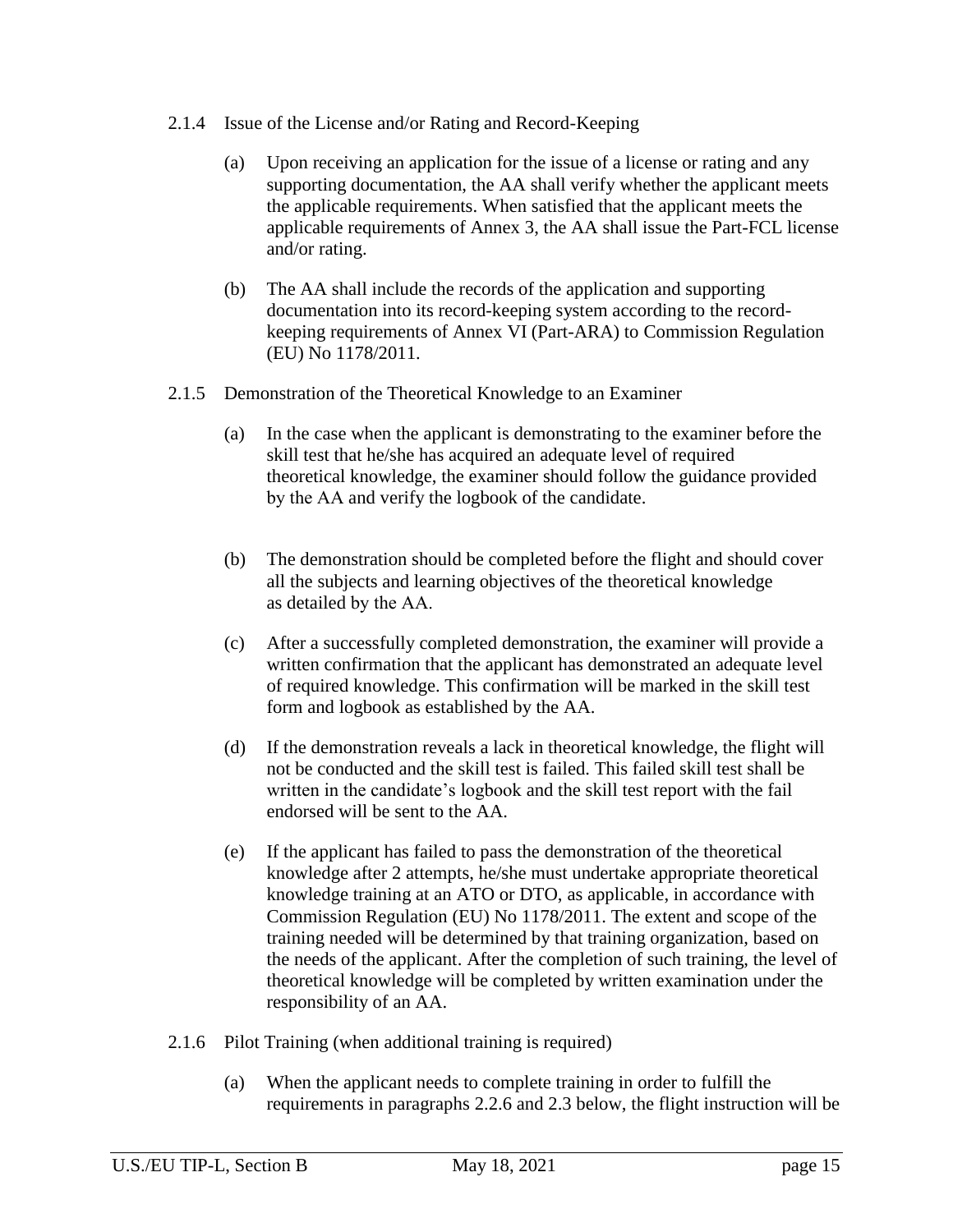completed in a training organization, according to Part-ORA or PART-DTO, as applicable The flight instruction will be documented in a specific training record and signed by the instructor(s) who provided the training. Should the training be conducted in the EU system, the instructor will be qualified in accordance with Commission Regulation (EU) No 1178/2011.

- (b) The training record must at least specify the aircraft type and registration used for the training, the number of flights, the total amount of flight time under instruction and, if applicable, instrument flight time under instruction. It must also specify all the exercises completed during the training by using the syllabi contained in Commission Regulation (EU) No 1178/2011.
- (c) The training organization having provided the training should keep the training records containing all the details of the flight training given for a period of at least 3 years after the completion of the training.
- (d) The airplane used for the flight time under instruction provided must be:
	- (i) Fitted with primary flight controls that are instantly accessible by both the student and the instructor (for example dual flight controls or a center control stick). Swing-over flight controls should not be used;
	- (ii) Suitably equipped to simulate instrument meteorological conditions (IMC); and
	- (iii) Registered in an ICAO Contracting State in accordance with ICAO SARPs and match the definition and criteria of the respective Part-FCL aeroplane category.

## **2.2 Private Pilot License - Eligibility Requirements**

A person who holds a valid FAA pilot certificate in the airplane category and wishes to apply for a Part-FCL private pilot license for airplanes must meet the applicable requirements of Annex 3 and this Section.

2.2.1 Medical Certificate

The applicant must meet the relevant EU medical requirements as stipulated in Commission Regulation (EU) No 1178/2011 for the privileges sought by the applicant and obtain a European medical certificate. The medical certificate must be at least class 2 and appropriate to the license and ratings to be requested.

- 2.2.2 Language Proficiency
	- (a) The applicant must demonstrate or provide evidence that he/she has acquired language proficiency in accordance with FCL.055 unless the applicant holds an 'English proficient' endorsement on his/her FAA pilot certificate. The 'English proficient' endorsement is deemed to be equal to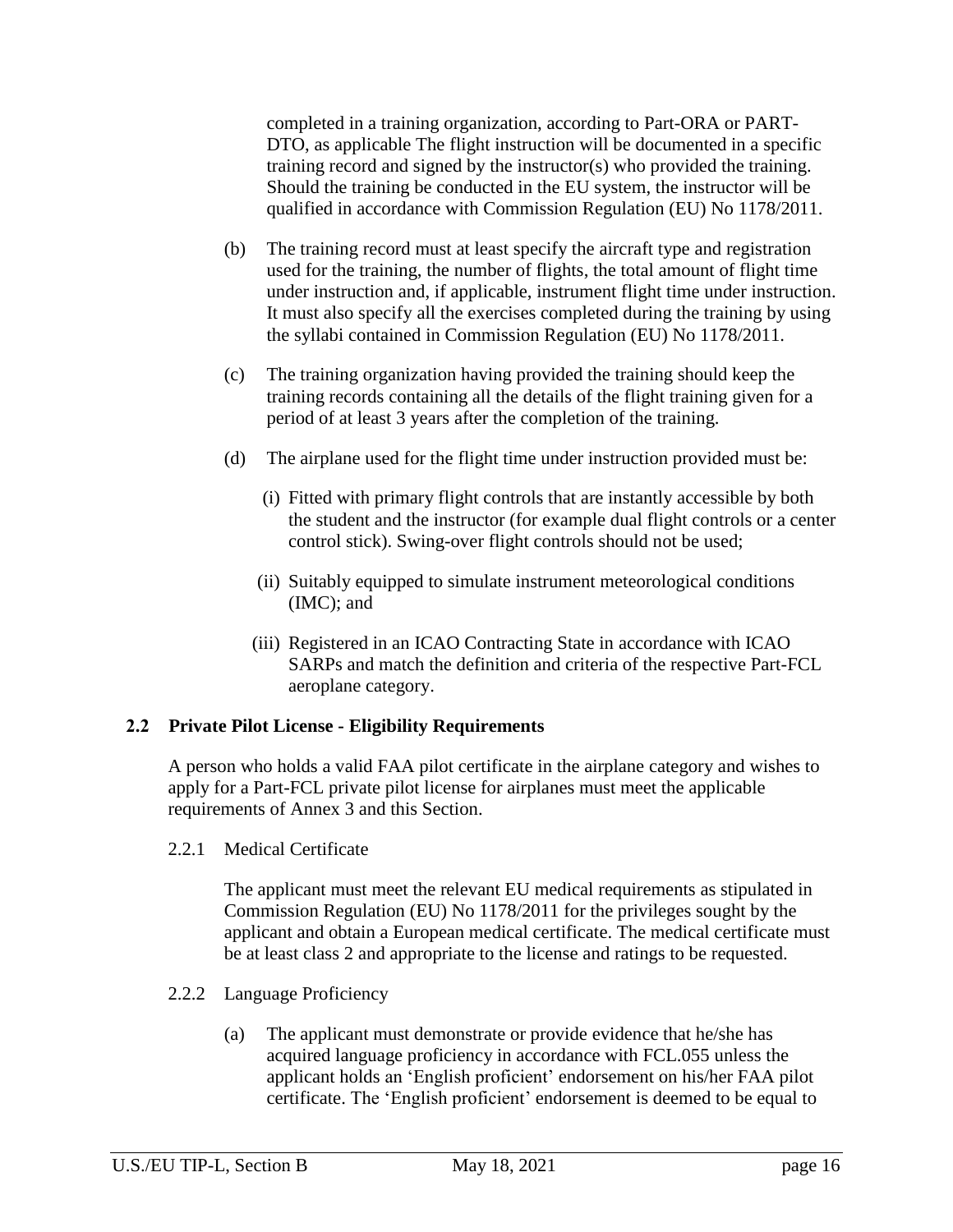English language proficiency level 4 according to Part-FCL. The validity period for English language proficiency level 4 will start from the date of the last documented flight review.

(b) If the applicant wishes to have English language proficiency level 5 or 6 endorsed on his/her license under Part-FCL, he/she needs to follow the method of language assessment established by the AA in accordance with FCL.055.

#### 2.2.3 Theoretical Knowledge

The applicant must demonstrate to the examiner before the skill test that he/she has acquired an adequate level of theoretical knowledge of 'Air law' and 'Communication' at the private pilot level according to the AA.

#### 2.2.4 Methods of Verifying FAA Pilot Currency

- (a) The applicant will provide the application form (see Appendix 1 to Section B) and a pilot logbook(s) to the AA to demonstrate his/her currency for the FAA pilot certificate.
- (b) The currency, as defined in Annex 3, will be verified by the verification letter from the FAA providing the issue date of the ratings as defined in paragraphs 2.1.2 and 2.1.3.
- (c) If an AA is unable to verify an applicant's currency through the documentation that is provided by the applicant, the AA should consult the date of issuance on the verification letter provided by the FAA registry (See paragraph 2.1.3 (c), above). If an AA has a question concerning the contents of the verification letter, the AA should contact the FAA Airmen Certification Branch (AFB-720) via email or by phone.

#### <span id="page-5-0"></span>2.2.5 Skill test

- (a) The applicant must pass the skill test in accordance with the requirements of Regulation EU No 1178/2011 as written in FCL.235, and FCL.725 and the relevant Appendix, with a Part-FCL flight examiner FE (A), who has privileges to conduct skill tests for the issue of the PPL(A) or single-pilot MEP land class rating, as applicable.
- (b) Before the skill test is taken, the applicant must have passed the demonstration of required theoretical knowledge in accordance with paragraph 2.1.5 of this Section; completed the relevant flight training, if applicable; and fulfilled the relevant experience requirements as stated in this instruction. The records of training and experience, including a pilot logbook, will be made available to the examiner.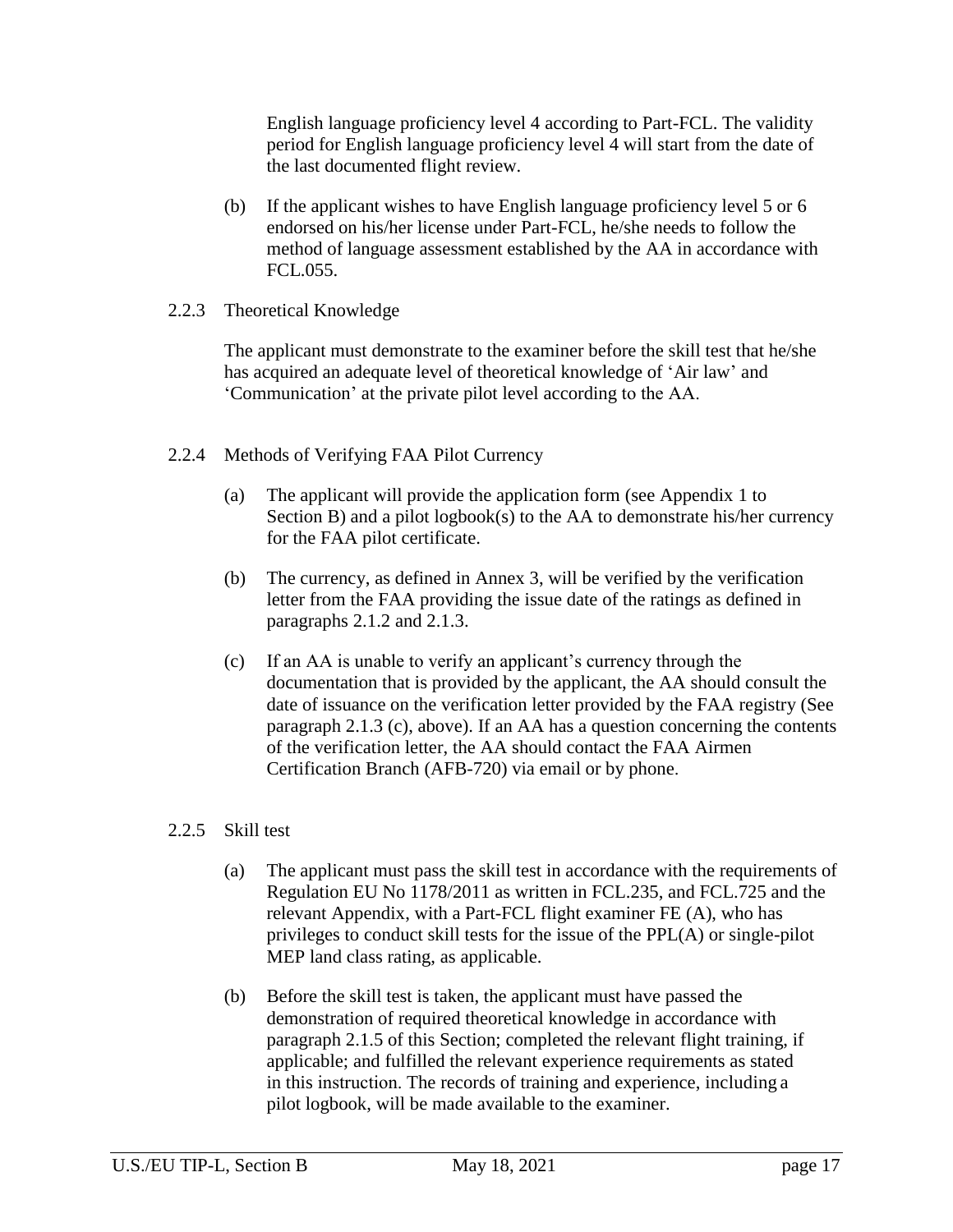- (c) The applicant must complete the skill test on the same class of airplane (i.e., SEP land or MEP land) for which he/she is seeking for a class rating.
- (d) If the applicant already holds a privilege to act as a pilot on a SEP land airplane on his/her FAA certificate and he/she applies for both the multiengine and SEP land class ratings, the skill test on MEP land airplane also covers the skill test on SEP land airplane.
- <span id="page-6-0"></span>2.2.6 Single-Pilot Multi-engine Piston Class Rating (MEP Land)
	- (a) The applicant for a single-pilot MEP land class rating shall hold class privileges in airplane multi-engine land (MEL) on his/her FAA certificate.
	- (b) In addition to the requirements in paragraphs 2.2.1 through 2.2.5 above, the applicant must provide evidence that he/she has acquired the minimum training and flight experience on MEP land airplanes as required in Part-FCL Subpart H.
	- (c) The training and flight experience may be completed either in the FAA system or in the EU Part-FCL system or in combination of both. The applicant shall provide evidence of the training and experience in the form and manner established by the AA.
	- (d) The prior training and flight experience of the applicant will be credited as follows:
		- (i) Flight experience of 70 hours as pilot in command (PIC) on airplanes may have been gained either in the FAA system or in the EU Part-FCL system or in combination of both.
		- (ii) Theoretical knowledge examination and at least 7 hours of theoretical knowledge instruction in multi-engine airplane operations may be fulfilled with similar theoretical knowledge in the FAA system. Applicants who hold either a valid FAA flight instructor certificate with multi-engine privileges or a valid FAA multi-engine type rating may be deemed as having completed the theoretical knowledge portion.
		- (iii) The requirement of at least 2 hours and 30 minutes of dual flight instruction under normal conditions of single-pilot MEP airplane operations, and not less than 3 hours 30 minutes of dual flight instruction in engine failure procedures and asymmetric flight techniques may be fulfilled with similar dual instruction exercises in the FAA system or with similar flight experience as PIC on single-pilot MEP airplanes.
		- (iv) The applicant who has not fulfilled the theoretical knowledge and flight training requirements as stated in (i) through (iii) above in the FAA system, will complete the missing training at the DTO or ATO in accordance with Commission Regulation (EU) No 1178/2011.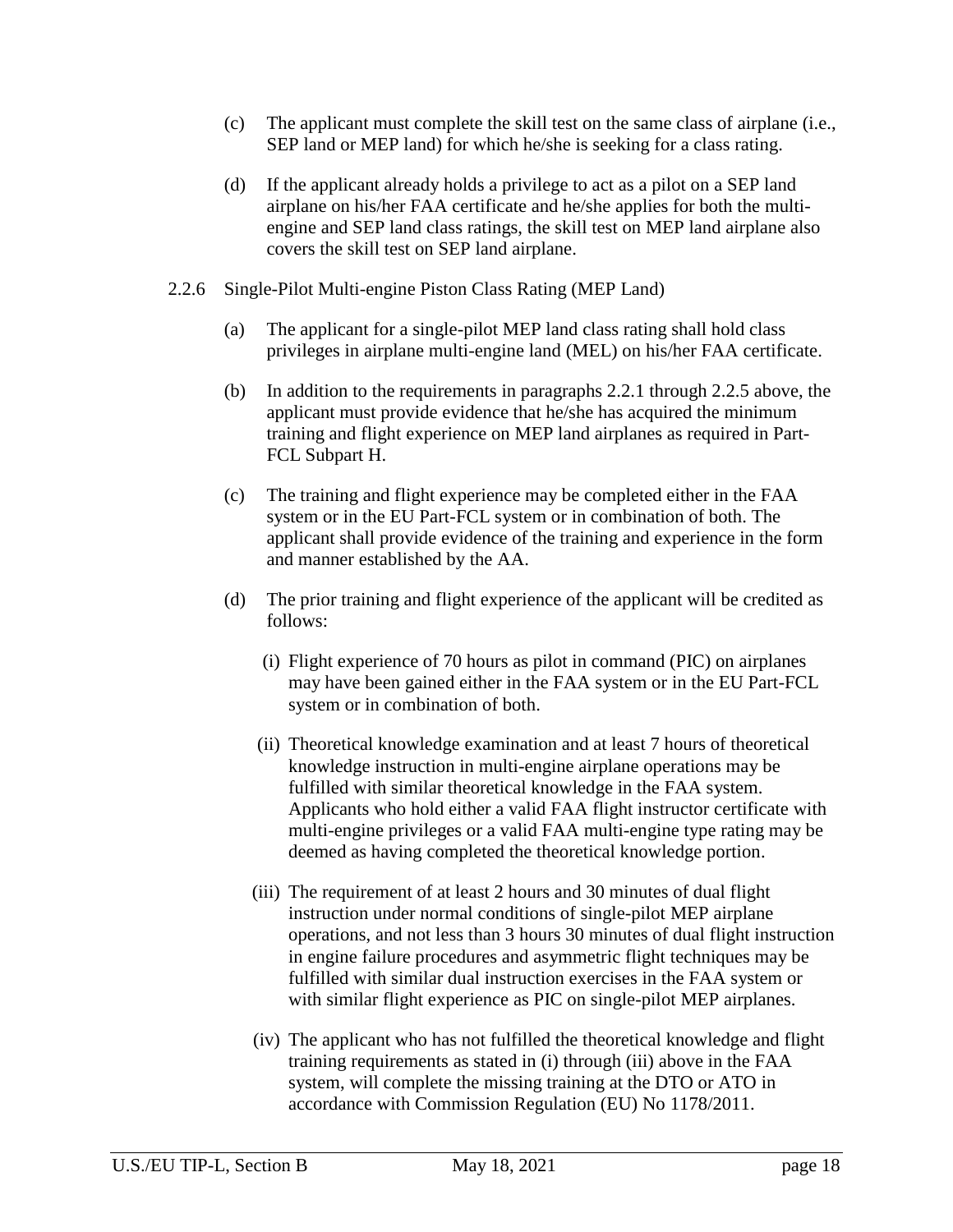(e) The Part-FCL single-pilot MEP class rating may be issued at the same time with the Part-FCL pilot license in accordance with the license conversion process described in this Section, or the rating may be added to an existing Part-FCL license, provided that the applicable requirements are fulfilled.

#### **2.3 Night Rating – Eligibility Requirements**

- 2.3.1 General
	- (a) A person who holds a valid FAA pilot certificate for airplanes without a limitation regarding night flying privileges and wishes to apply for the Part-FCL night rating for airplanes must meet the relevant requirements stated in Annex 3 and in this Section.
	- (b) The absence of a night flying limitation on an FAA pilot certificate means that the FAA has found the person qualified to operate an aircraft during the time between the end of evening civil twilight and the beginning of morning civil twilight, as published in the Air Almanac, converted to local time (reference night definition in 14 CFR part 1, § 1.1).
	- (c) The Part-FCL night rating may be issued at the same time with the Part-FCL pilot license in accordance with the license conversion process described in this Section, or the rating may be added to an existing Part-FCL license, provided that the applicable requirements are fulfilled.
- 2.3.2 Medical Certificate

The applicant must fulfill the requirement in paragraph 2.2.1 above.

- 2.3.3 Flight Training and Experience
	- (a) The applicant for the Part-FCL night rating must have fulfilled at least 5 hours of flight time in the airplane category at night, including:
		- (i) At least 3 hours of dual instruction, and
		- (ii) At least 1 hour of cross-country navigation with at least one dual crosscountry flight of at least 50 km (27 NM) and 5 solo take-offs and 5 solo full-stop landings.
	- (b) The flight training and experience may be completed either in the FAA system or in the EU Part-FCL system or in combination of both. The applicant will provide evidence of the training and experience in the form and manner established by the AA.
	- (c) The applicant, who has not fulfilled the training and flight experience requirements as stated in  $2.3.3(a)(i)$  through  $(a)(ii)$  above in the FAA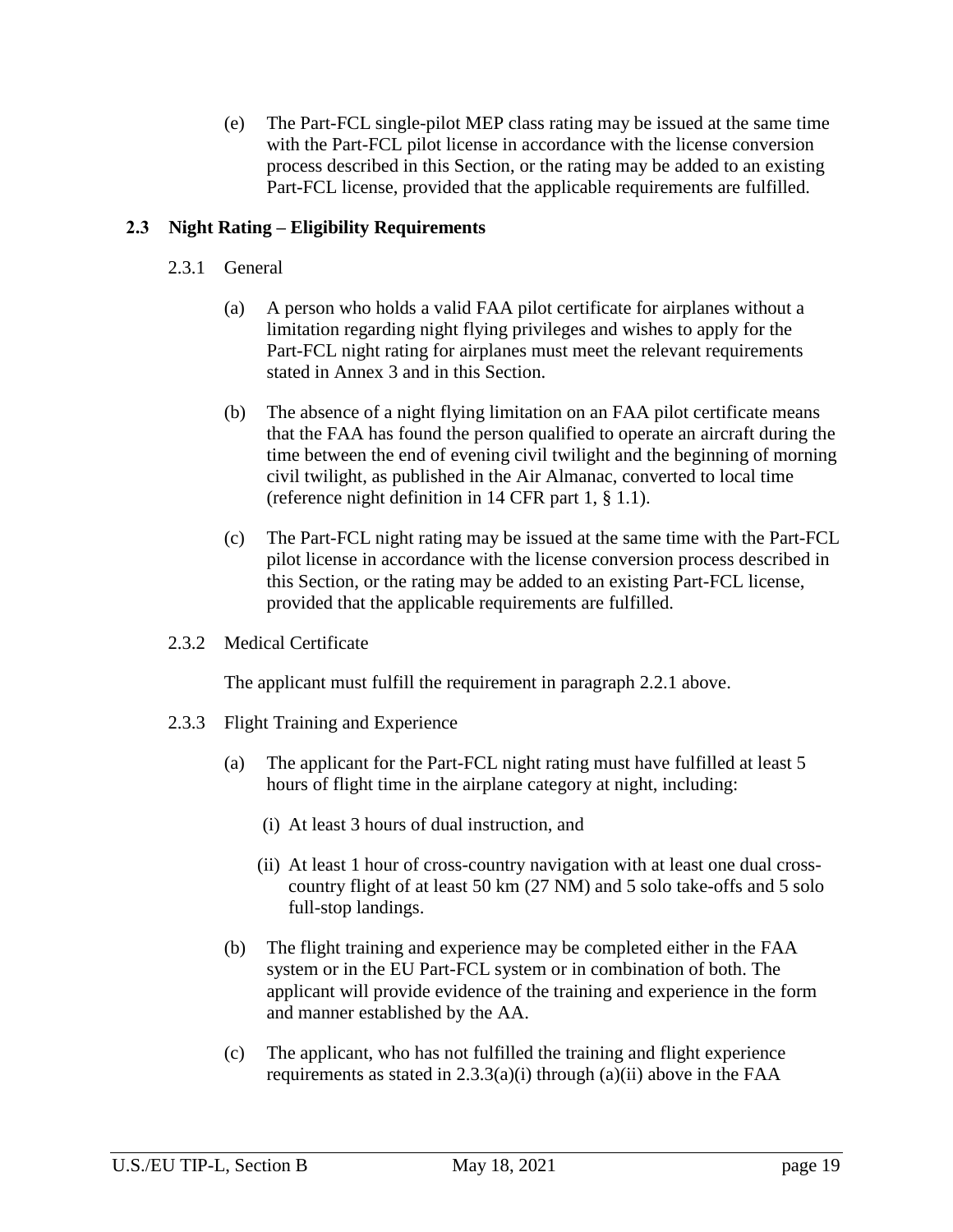system, will complete the missing training at the DTO or ATO in accordance with Commission Regulation (EU) No 1178/2011.

#### **2.4 Instrument Rating – Eligibility Requirements**

- 2.4.1 General
	- (a) A pilot who holds a valid FAA instrument rating for airplanes and who wishes to apply for the Part-FCL instrument rating for airplanes must meet the relevant requirements stated in Annex 3 and in this Section.
	- (b) The Part-FCL instrument rating may be issued at the same time with the Part-FCL pilot license in accordance with the license conversion process described in this Section, or the rating may be added to an existing Part-FCL license, provided that the applicable requirements are fulfilled.
- 2.4.2 Medical Certificate

The applicant must meet the relevant EU medical requirements as stipulated in Commission Regulation (EU) No 1178/2011 for the privileges sought by the applicant and obtain a European medical certificate. The medical certificate must be at least class 2 including the provisions for an instrument rating and appropriate to the license and other ratings to be requested.

2.4.3 Language Proficiency

The applicant must fulfill the requirement in paragraph 2.2.2 above.

- <span id="page-8-0"></span>2.4.4 Theoretical Knowledge
	- (a) The applicant must demonstrate theoretical knowledge of 'Air law' and 'Flight planning and monitoring' and 'Communication' at the instrument rating level.
	- (b) If the applicant has a minimum experience of at least 50 hours of flight time under Instrument Flight Rules (IFR) as PIC on airplanes, he/she will demonstrate to the examiner before the assessment of instrument flying skills that he/she has acquired an adequate level of the required theoretical knowledge. The demonstration will be completed according to paragraph 2.1.5 and Appendix 2 to Section B of the TIP-L.
	- (c) In all other cases, the demonstration of the level of theoretical knowledge will be completed by written examination under the responsibility of an AA.
	- (d) The written examination referred to in paragraph 2.4.4(c) above will be completed as follows: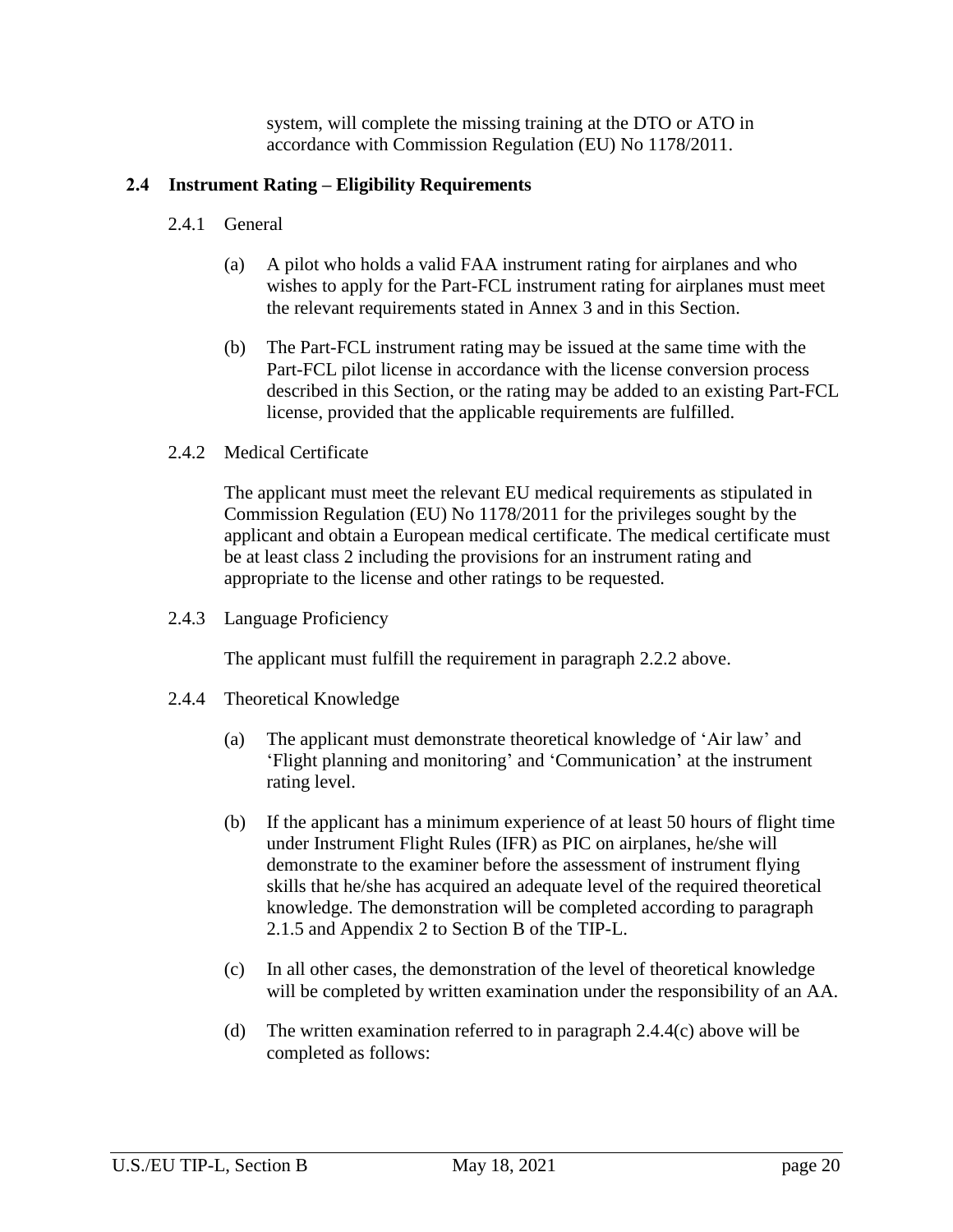- (i) The examination will comprise of multiple-choice questions selected from the European Central Question Bank (ECQB) according to the theoretical knowledge procedures stated in the Part-ARA (number of questions per subject and examination time) and corresponding AMC/GM material for modular IR(A), completed according to FCL.625 and Annex 6 Section A to Part-FCL.
- (ii) A pass in an examination will be awarded to the applicant achieving at least 75% of the marks. There is no penalty marking.
- (iii) The applicant has successfully completed the required theoretical knowledge examination when he/she has passed the examination within the 24-calendar-month period preceding the month of application.
- (iv) If the applicant has failed to pass the examination within 4 attempts, he/she must undertake appropriate theoretical knowledge training at a training organization (ATO) approved in accordance with Commission Regulation (EU) No 1178/2011. The extent and scope of the training needed will be determined by that ATO, based on the needs of the applicant.
- (v) The AAs follow strict security procedures to avoid test compromise. If the AA finds that the applicant is not complying with the examination procedures during the examination, this will be assessed with a view to failing the applicant, either in the examination of a single subject or in the examination as a whole. The AA shall ban applicants who are proven to be cheating from taking any further examination for a period of at least 12 months from the date of the examination in which they were found cheating.
- (e) If the applicant is applying for both private pilot license and instrument rating according to Annex 3, he/she needs to demonstrate the level of theoretical knowledge for both private pilot license (see 2.1.5, above) and instrument rating, as stated in this instruction.
- 2.4.5 Methods of Verifying FAA Pilot Instrument Currency
	- (a) The applicant will provide the application form and a logbook(s) to the AA to demonstrate his/her currency for the held FAA pilot certificate.
	- (b) The currency must be verified by the verification letter from the FAA providing the issue date of the ratings.
	- (c) If an AA is unable to verify an applicant's currency through the documentation that is provided by the applicant, the AA should consult the date of issuance on the verification letter provided by the FAA registry (See paragraph 2.1.3 (c), above). If an AA has a question concerning the contents of the verification letter, the AA should contact the FAA Airmen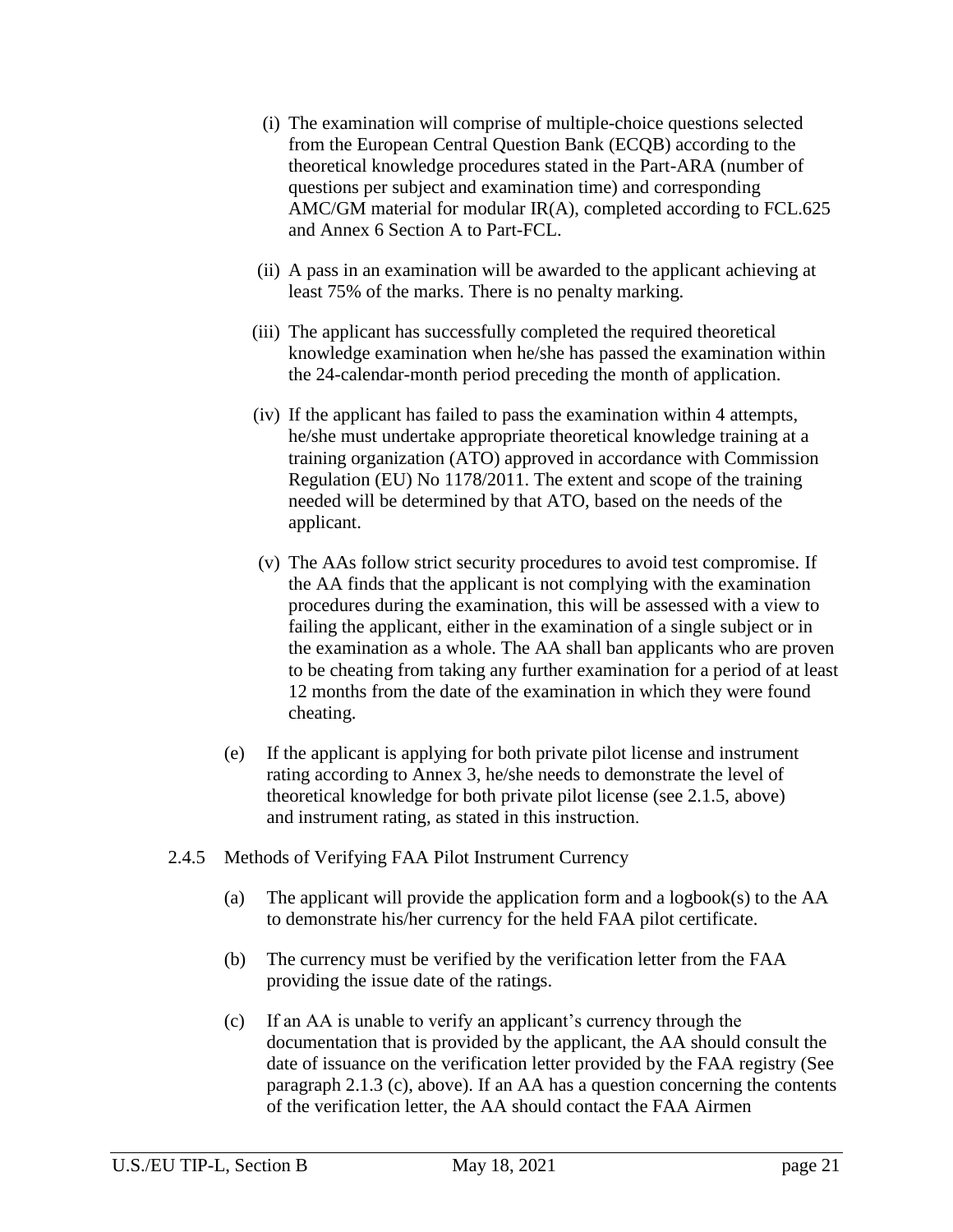Certification Branch (AFB-720) via email or by phone.

#### 2.4.6 Skill Test

- (a) The applicant must pass the skill test with a qualified Part-FCL IRE (A) according to Appendix 7 and, if necessary Appendix 9 to Commission Regulation (EU) No 1178/2011.
- (b) Before the skill test is taken, the applicant must have demonstrated an adequate level of required theoretical knowledge according to paragraph 2.4[.4](#page-8-0) above; completed the relevant flight training, if applicable; and fulfilled the relevant experience requirements as stated in this instruction. The records of training and experience, including a pilot logbook, will be made available to the examiner.
- (c) For an IR(A) for MEP land airplane, the applicant must complete the skill test in a MEP airplane. For an instrument rating for SEP land airplane, the applicant must complete the skill test in a SEP aircraft. If the applicant already holds class privileges in airplane SEP and MEP land on his/her FAA certificate and he/she applies for the Part-FCL instrument rating for both the MEP land and SEP land airplanes, a successful skill test in a MEP land airplane will also meet the requirements for the skill test on SEP land airplanes, as written in point FCL.620(c) of EU Regulation 1178/2011.
- (d) If the applicant is applying for both private pilot license and instrument rating according to Annex 3, the skill test may be combined, as long as all the requested items will be completed. In this case, the combined skill test will be flown with a qualified Part-FCL examiner, as stated in paragraphs [2.2.5](#page-5-0) and 2.4.6(a) of this Section.
- 2.4.7 Instrument Rating for Single-Pilot MEP Land Airplanes
	- (a) The applicant for an instrument rating for single-pilot MEP land airplanes must hold a Part-FCL MEP land class rating or be issued a Part-FCL MEP land class rating in accordance with Annex 3 (see 2.2.6 (e) in Section B of this instruction..
	- (b) In addition to other requirements under paragraphs 2.4.1 through 2.4.6 the applicant must provide evidence that he/she has acquired the minimum instrument training on multi-engine airplanes to meet the requirements of Appendix 6 to Part-FCL. The training may be replaced by similar instrument flight experience as PIC on single-pilot MEP airplanes, as specified below.
	- (c) The training and flight experience may be completed either in the FAA system or in the EU Part-FCL system or in combination of both. The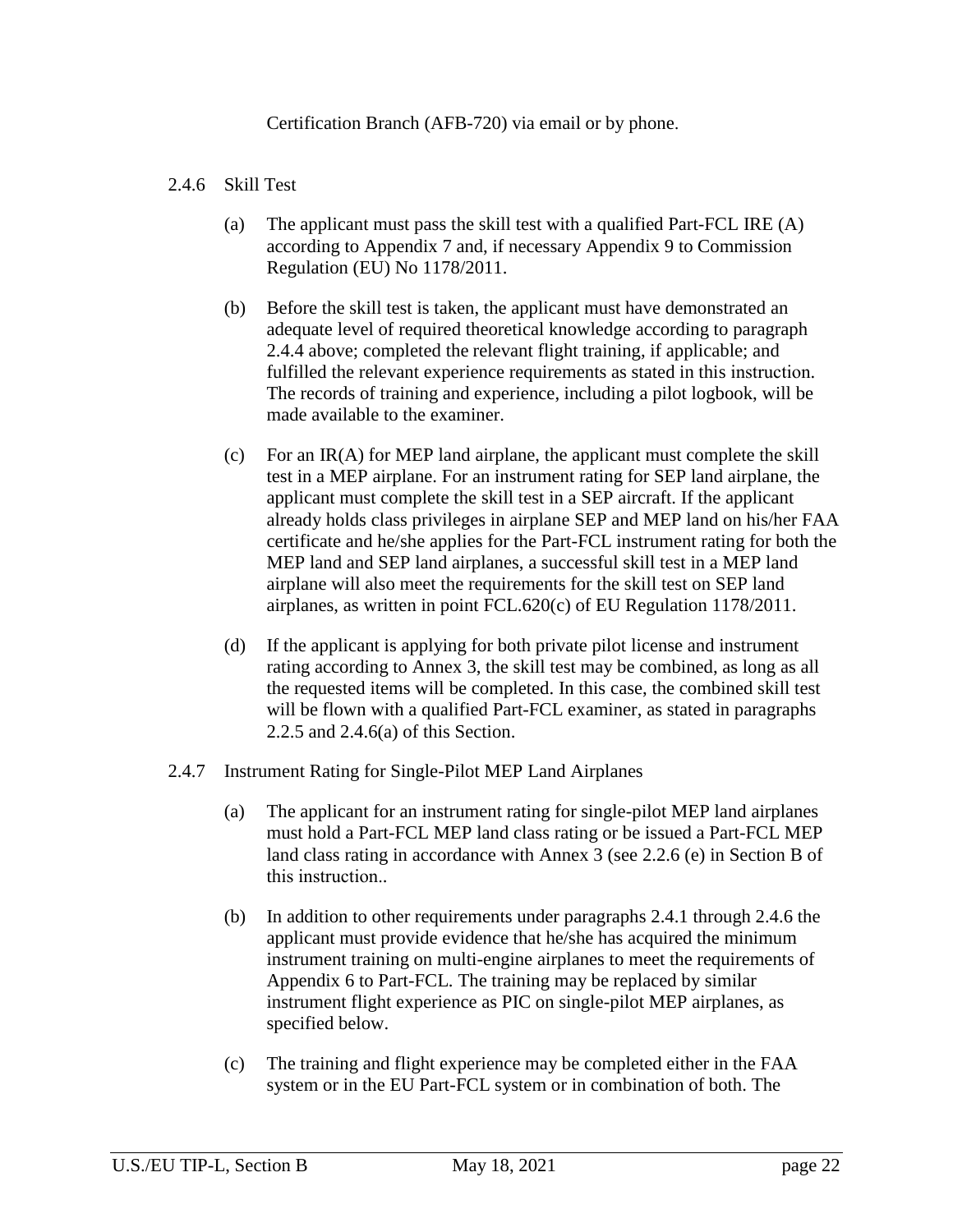applicant will provide evidence of the training and experience in a form and manner established by the AA.

- (d) The prior instrument flight training and flight experience of the applicant may have been gained either in the FAA system or in the EU Part-FCL system or in combination of both.
	- (i) The requirement of instrument flying training, as stated in the Section A of Appendix 6 to Part-FCL, may be fulfilled in the FAA system with a similar amount of instrument flight experience as PIC on multi-engine airplanes after initial issue of the IR(A) rating.
	- (ii) The applicant, who has not fulfilled the flight experience requirements as stated in (i) above in the FAA system, will complete the missing training at an ATO approved to do so in accordance with Commission Regulation (EU) No 1178/2011.

#### 2.4.8 Acclimatization Flying

- (a) The applicant for an instrument rating for single-pilot single-engine or single-pilot multi-engine land airplanes does not need to complete acclimatization flying, if he/she has:
	- (i) Prior experience of at least 50 hours of flight time under IFR as PIC on airplanes gained after initial issue of the  $IR(A)$ ; or
	- (ii) Prior experience of at least 10 hours of flight time under IFR as PIC on airplanes in any of the EU Member States or any European State that participates in EASA (in accordance with art. 129 of Regulation (EU) No 2018/1139), gained after initial issue of the IR(A).
	- (iii) The instrument flight time on airplanes, during which a pilot has been piloting an aircraft solely by reference to instruments and without external reference points, gained after initial issue of the IR, will be credited towards the flight time under IFR requirements in points  $2.4.8(a)(i)$  and (ii) by having the pilot log the time spent under an IFR clearance in his/her logbook and certifying this with their signature.
- (b) When applicable, the acclimatization flying will be completed as follows:
	- (i) The flying exercises will be based on the modular  $IR(A)$  flying training syllabus established in Appendix 6 Section A to Part-FCL.
	- (ii) The amount of flying exercises needed to reach the level of proficiency as prescribed in Appendix 7 and Appendix 9 to Part-FCL necessary to safely operate the aircraft will be decided by a training organization approved in accordance with Commission Regulation (EU) No 1178/2011.